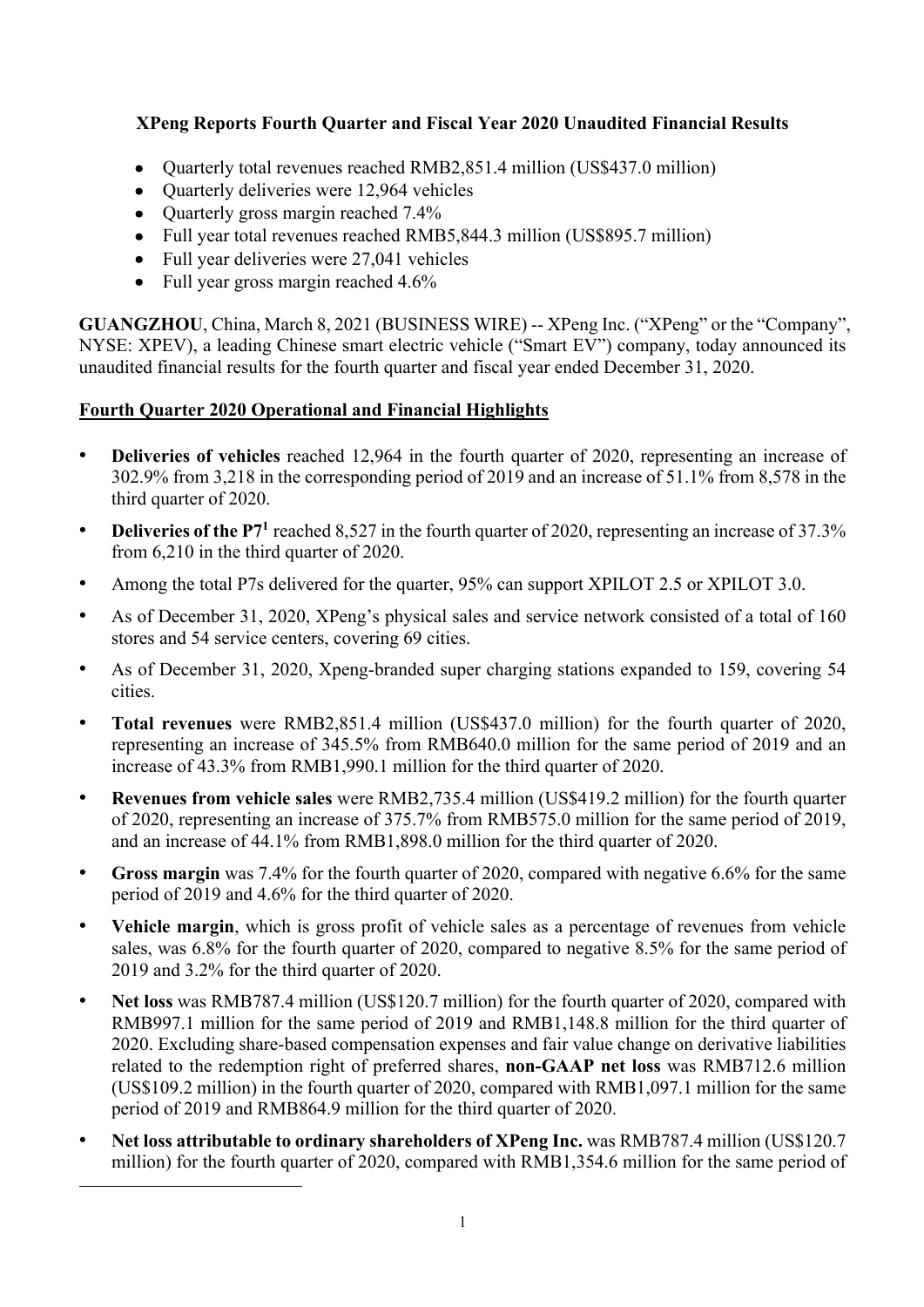2019 and RMB2,025.8 million in the third quarter of 2020. Excluding share-based compensation expenses, fair value change on derivative liabilities related to the redemption right of preferred shares and accretion on preferred shares to redemption value, **non-GAAP net loss attributable to ordinary shareholders of XPeng Inc.** was RMB712.6 million (US\$109.2 million) for the fourth quarter of 2020, compared with RMB1,097.1 million for the same period of 2019 and RMB864.9 million for the third quarter of 2020.

- **Basic and diluted net loss per American depositary share (ADS)**were both RMB1.05 (US\$0.16) for the fourth quarter of 2020. **Non-GAAP basic and diluted net loss per ADS**were both RMB0.95 (US\$0.15) for the fourth quarter of 2020. Each ADS represents two Class A ordinary shares.
- **Cash and cash equivalents, restricted cash, short-term deposits and short-term investments** were RMB35,342.1 million (US\$5,416.4 million) as of December 31, 2020.

## **Fiscal Year 2020 Operational and Financial Highlights**

- **•** Deliveries of vehicles reached 27,041 in fiscal year 2020, representing an increase of 112.5% from 12,728 for the prior year.
- **Deliveries of the P7<sup>1</sup>** reached 15,062 in fiscal year 2020.
- <sup>l</sup> **Total revenues** were RMB5,844.3 million (US\$895.7 million) for fiscal year 2020, representing an increase of 151.8% from RMB2,321.2 million for the prior year.
- <sup>l</sup> **Revenues from vehicle sales** were RMB5,546.8 million (US\$850.1 million) for fiscal year 2020, representing an increase of 155.5% from RMB2,171.2 million for the prior year.
- **Gross margin** was 4.6% for fiscal year 2020, compared with negative 24.0% for the prior year.
- Vehicle margin, which is gross profit of vehicle sales as a percentage of revenues from vehicle sales, was 3.5% for fiscal year 2020, compared to negative 25.9% for the prior year.
- <sup>l</sup> **Net loss** was RMB2,732.0 million (US\$418.7 million) for fiscal year 2020, compared with RMB3,691.7 million for the prior year. Excluding share-based compensation expenses and fair value change on derivative liabilities related to the redemption right of preferred shares, **non-GAAP net loss** was RMB2,991.8 million (US\$458.5 million) for fiscal year 2020, compared with RMB3,718.8 million for the prior year.
- Net loss attributable to ordinary shareholders of XPeng Inc. was RMB4,889.7 million (US\$749.4 million) for fiscal year 2020, compared with RMB4,642.8 million for the prior year. Excluding share-based compensation expenses, fair value change on derivative liabilities related to the redemption right of preferred shares and accretion on preferred shares to redemption value, **non-GAAP net loss attributable to ordinary shareholders of XPeng Inc.** was RMB2,991.8 million (US\$458.5 million) for fiscal year 2020, compared with RMB3,708.9 million for the prior year.
- Basic and diluted net loss per ADS were both RMB12.97 (US\$1.99) for fiscal year 2020. Non-**GAAP basic and diluted net loss per ADS** were both RMB7.93 (US\$1.22) for fiscal year 2020.

"We closed 2020 on a strong note, with a record number of total deliveries in the fourth quarter of 12,964 vehicles, led by the P7, our second Smart EV model, which fueled our robust operational and financial performance throughout the year," said Mr. He Xiaopeng, Chairman and CEO of XPeng. "Our relentless focus on providing highly differentiated Smart EV products to our customers and expanding our sales and service network supported our achievements in 2020 and empowers our sustainable future growth.

<sup>1</sup> XPeng started mass delivery of the P7 in late June 2020.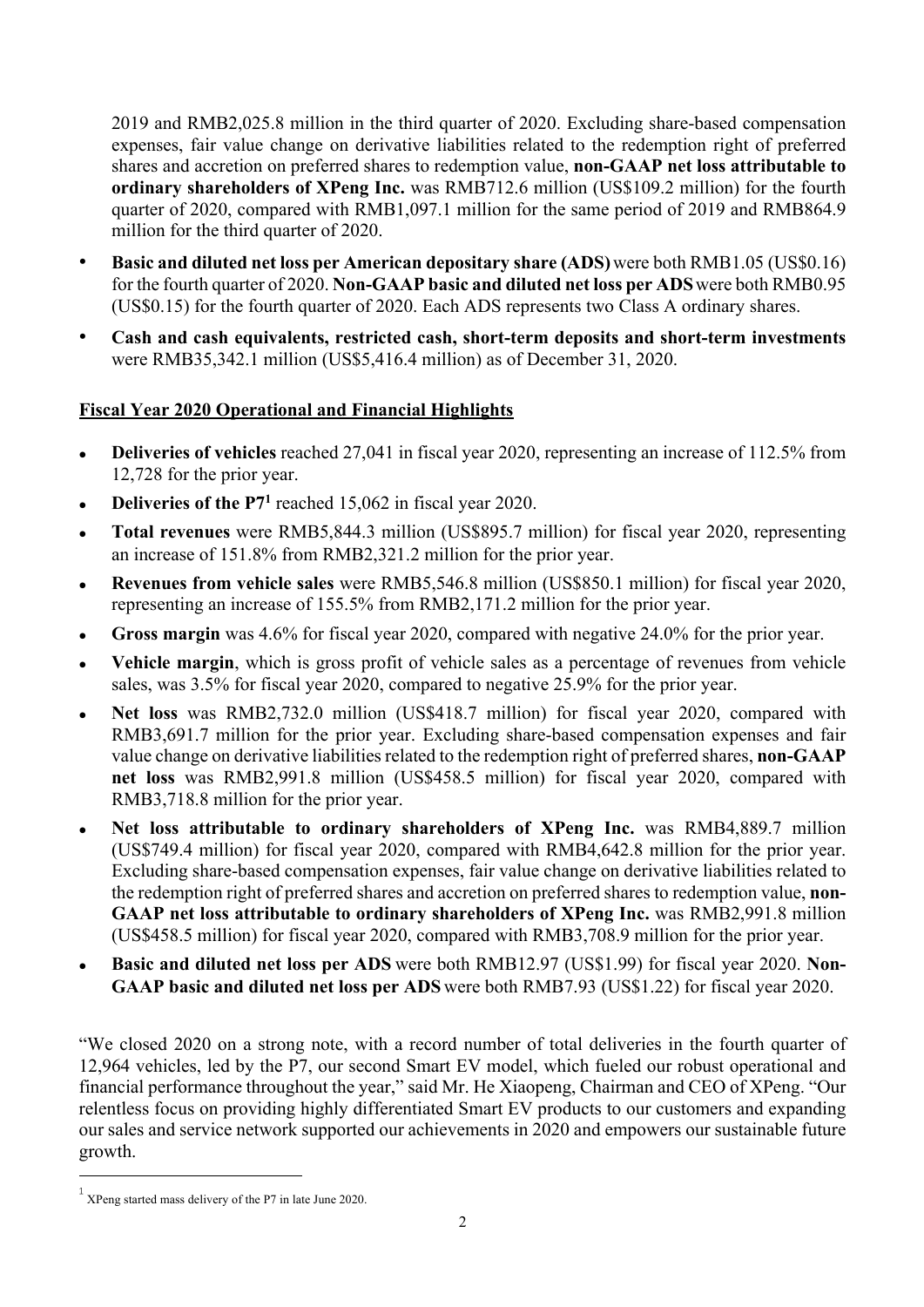"We spearhead innovation in China's Smart EV market by pursuing end-to-end R&D and closed-loop of data capabilities. We proudly offer our customers a revolutionary in-car voice system and smart cockpit technology, as well as XPILOT 3.0, our self-developed full-stack autonomous driving system, and we are poised to launch our LIDAR-equipped third Smart EV model in the second half of 2021.

"We remain committed to our mission to drive Smart EV transformation with technology and data, shaping the mobility experience of future. As part of our long-term strategy, we are pursuing a suite of cutting-edge Smart EV technologies and products, including the next-generation autonomous driving system and powertrain platform that will be applied to our future smart models," Mr. He concluded.

"XPeng's solid results in the fourth quarter and throughout fiscal 2020 exemplify our ability to successfully meet fast-growing market demand for a smart mobility experience," Dr. Brian Gu, Vice Chairman and President of XPeng said, "Driven by strong growth of vehicle deliveries, our revenue increased 345.5% in the fourth quarter and 151.8% for the full year, both on a year-over-year basis.

"Our profitability continued to improve, thanks to rapid sales growth following the beginning of mass deliveries of P7. Specifically, our gross margin improved sequentially in the fourth quarter, and for the first time, we achieved positive full-year gross margin, marking a significant milestone in our company history, reflecting the power of our business model. Moreover, our strong cash position provides us with a solid financial foundation, which we believe will support execution of our growth strategies, strengthen our competitive edge and enable us to capture immense market opportunities for future growth," Mr. Gu concluded.

## **Recent Developments**

## **Deliveries in January and February 2021**

- Total Smart EV deliveries reached 6,015 units in January 2021, representing a 470% increase year-over-year. The deliveries consisted of 3,710 P7s, XPeng's smart sports sedan, and 2,305 G3s, XPeng's compact smart SUV.
- Total Smart EV deliveries reached 2,223 units in February 2021, representing a 1,281% increase year-over-year. The deliveries consisted of 1,409 P7s, XPeng's smart sports sedan, and 814 G3s, XPeng's compact smart SUV. As of February 28, 2020, a cumulative total of 20,181 P7s were delivered.

## **Completion of Follow-On Public Offering of American Depositary Shares**

In December 2020, XPeng completed the offering of 55,200,000 American depositary shares ("ADSs"), each representing two Class A ordinary shares of the Company, at a public offering price of US\$45.00 per ADS. The number of ADSs issued at closing included the exercise in full of the underwriters' option to purchase 7,200,000 additional ADSs from the Company.

## **Entering into a Strategic Cooperation Agreement with Banks for RMB12.8 Billion Credit Facilities**

In January 2021, XPeng entered into a strategic cooperation agreement with a handful of leading domestic banks to secure a credit line of RMB12.8 billion with multiple credit facilities. These credit facilities will support the Company's business operation and expansion in its manufacturing, sales and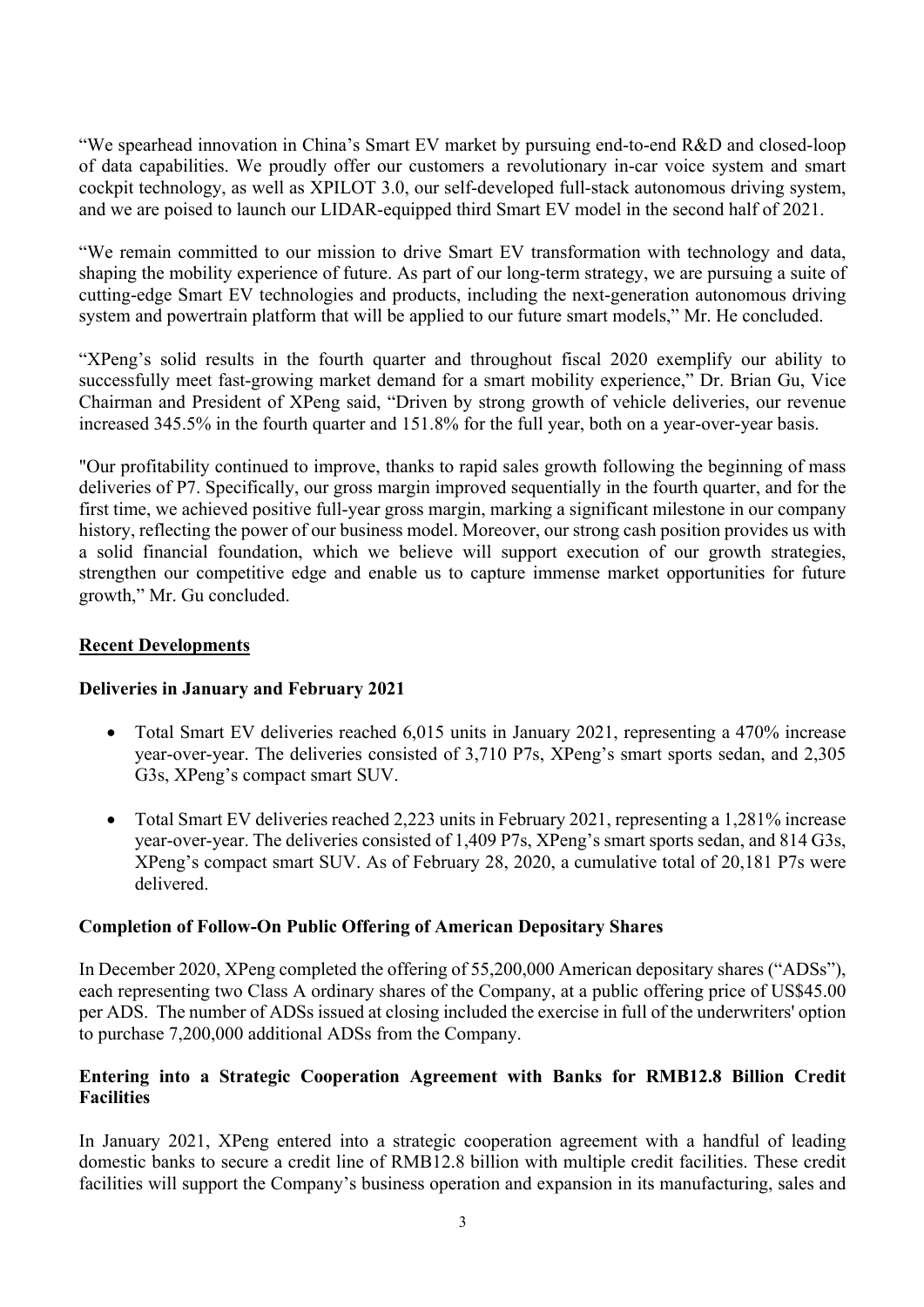service capabilities, while optimizing efficiency.

## **OTA Release of New Xmart OS 2.5.0 and XPilot 3.0**

On January 26, 2021, XPeng introduced a significant over-the-air (OTA) update for the P7, releasing a new version of P7's operating system, Xmart OS 2.5.0. The brand-new in-car operating system features more than 40 new functions, along with improvements and optimization of a large number of existing features. The new functions cover multiple modules, including autonomous driving assistance, voice assistance, smart cockpit, in-car App offerings and personalized settings. In particular, this OTA update features XPeng's navigation assisted highway autonomous driving solution NGP (Navigation Guided Pilot), which constitutes core capabilities of XPILOT 3.0.

## **Fourth Quarter 2020 Unaudited Financial Results**

**Total revenues** were RMB2,851.4 million (US\$437.0 million) for the fourth quarter of 2020, representing an increase of 345.5% from RMB640.0 million for the same period of 2019 and an increase of 43.3% from RMB1,990.1 million for the third quarter of 2020.

*Revenues from vehicle sales* were RMB2,735.4 million (US\$419.2 million) for the fourth quarter of 2020, representing an increase of 375.7% from RMB575.0 million for the same period of 2019 and an increase of 44.1% from RMB1,898.0 million for the third quarter of 2020. The year-over-year increase was mainly due to mass delivery of the P7, which started at the end of June 2020. The quarter-overquarter increase was primarily due to accelerated vehicle deliveries of the P7 and the G3 in the fourth quarter of 2020.

*Revenues from services and others* were RMB116.0 million (US\$17.8 million) for the fourth quarter of 2020, representing an increase of 78.5% from RMB65.0 million for the same period of 2019 and an increase of 26.0% from RMB92.1 million for the third quarter of 2020. The year-over-year and the quarter-over-quarter increases were mainly attributed to increased revenue from after-sales services and the increase in sale of retail merchandising services, which both were associated with the increase in the accumulated number of vehicles delivered.

**Cost of sales** was RMB2,640.8 million (US\$404.7 million) for the fourth quarter of 2020, representing an increase of 287.2% from RMB682.1 million for the same period of 2019, and an increase of 39.1% from RMB1,898.6 million for the third quarter of 2020. The year-over-year and the quarter-over-quarter increases were mainly due to the increase of vehicle deliveries as described above.

**Gross margin** was 7.4% for the fourth quarter of 2020, compared to negative 6.6% and 4.6% for the fourth quarter of 2019 and the third quarter of 2020, respectively.

**Vehicle margin** was 6.8% for the fourth quarter of 2020, compared to negative 8.5% for the same period of 2019 and 3.2% for the third quarter of 2020. The improvement was primarily due to better product mix, decreased material costs and increased manufacturing efficiency.

**Research and development expenses** were RMB460.0 million (US\$70.5 million) for the fourth quarter of 2020, representing a decrease of 29.4% from RMB652.0 million for the same period of 2019 and a decrease of 27.6% from RMB635.4 million for the third quarter of 2020. The year-over-year decrease was mainly due to higher expenses relating to the development of the P7 in the same period of 2019. The quarter-over-quarter decrease was mainly due to reduced share-based compensation expenses in the fourth quarter compared to a one-off large amount recognized in the third quarter related to the sharebased awards granted to the Company's employees with a performance condition of an IPO.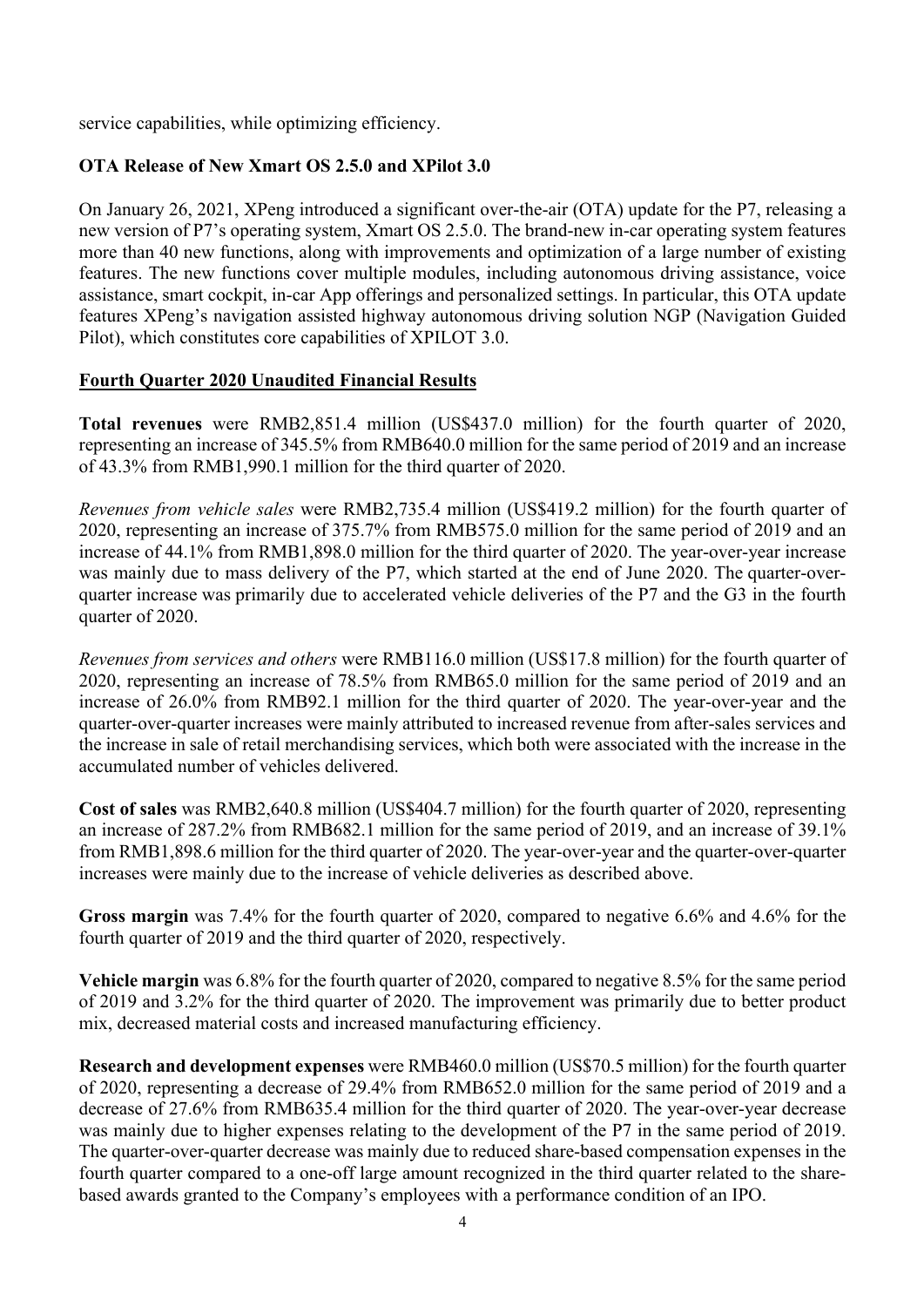**Selling, general and administrative expenses** were RMB917.9 million (US\$140.7 million) for the fourth quarter of 2020, representing an increase of 132.7% from RMB394.5 million for the same period of 2019 and a decrease of 23.7% from RMB1,203.8 million for the third quarter of 2020. The year-overyear increase was mainly due to (i) higher marketing, promotional and advertising expenses to support vehicle sales, (ii) the expansion of our sales network and associated personnel cost for sales staff, lease expenses for physical sales and service centers, and commission for the franchised stores. The quarterover-quarter decrease was mainly due to reduced amount of share-based compensation expenses compared with the one-off large amount recognized in the previous quarter related to the share-based awards aforementioned, offset by increases in marketing, promotional and advertising expenses, personnel cost, lease expenses and commission as mentioned above. Excluding the share-based compensation expenses, the year-over-year and the quarter-over-quarter increases mainly resulted from the higher marketing, promotional and advertising expenses to support new vehicle sales, the expansion of our sales network and associated personnel cost for sales staff, and increased commission to the franchised stores.

**Loss from operations** was RMB1,121.2 million (US\$171.8 million) for the fourth quarter of 2020, compared with RMB1,086.1 million for the same period of 2019 and RMB1,744.2 million for the third quarter of 2020.

**Non-GAAP loss from operations,** which excludes share-based compensation expenses, was RMB1,046.4 million (US\$160.4 million) in the fourth quarter, compared with RMB1,086.0 million for the same period of 2019 and RMB822.6 million for the third quarter of 2020.

**Net loss** was RMB787.4 million (US\$120.7 million) for the fourth quarter of 2020, compared with RMB997.1 million for the same period of 2019 and RMB1,148.8 million for the third quarter of 2020.

**Non-GAAP net loss,** which excludes share-based compensation expenses and fair value change on derivative liabilities related to the redemption right of preferred shares, was RMB712.6 million (US\$109.2 million) for the fourth quarter of 2020, compared with RMB1,097.1 million for the same period of 2019 and RMB864.9 million for the third quarter of 2020.

Net loss attributable to ordinary shareholders of XPeng Inc. was RMB787.4 million (US\$120.7) million) for the fourth quarter of 2020, compared with RMB1,354.6 million for the same period of 2019 and RMB2,025.8 million in the third quarter of 2020.

**Non-GAAP net loss attributable to ordinary shareholders of XPeng Inc.**, which excludes sharebased compensation expenses, fair value change on derivative liabilities related to the redemption right of preferred shares and accretion on preferred shares to redemption value, was RMB712.6 million (US\$109.2 million) for the fourth quarter of 2020, compared with RMB1,097.1 million for the same period of 2019 and RMB864.9 million for the third quarter of 2020.

**Basic and diluted net loss per ADS** were both RMB1.05 (US\$0.16) for the fourth quarter of 2020, compared to RMB7.75 for the fourth quarter of 2019 and RMB5.07 for the third quarter of 2020.

**Non-GAAP basic and diluted net loss per ADS** were both RMB0.95 (US\$0.15) for the fourth quarter of 2020, compared to RMB6.28 for the fourth quarter of 2019 and RMB2.16 for the third quarter of 2020.

## **Balance Sheets**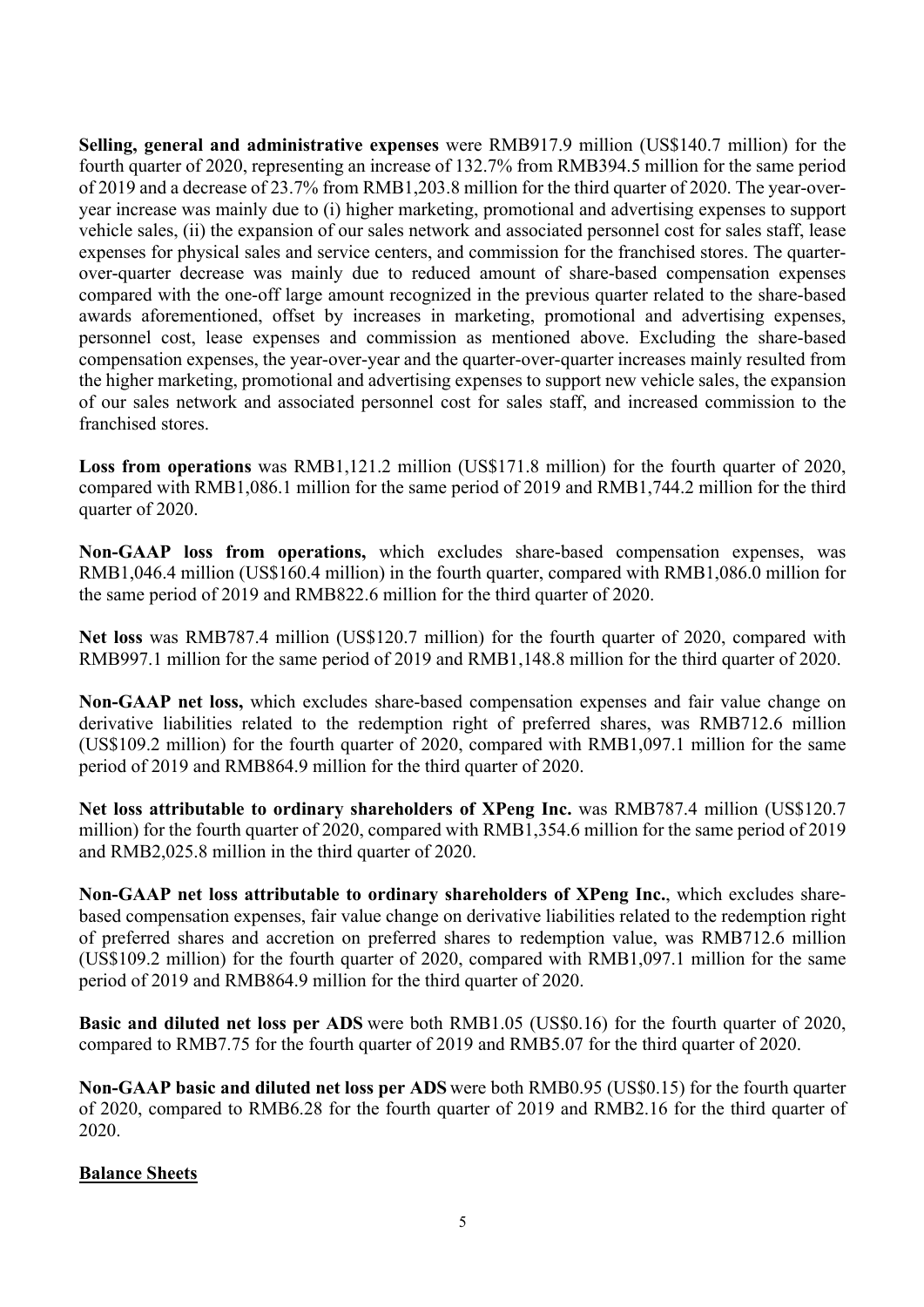As of December 31, 2020, the Company had cash and cash equivalents, restricted cash, short-term deposits and short-term investments of RMB35,342.1 million (US\$5,416.4 million), compared to RMB2,815.6 million as of December 31, 2019.

## **Fiscal Year 2020 Unaudited Financial Results**

**Total revenues** were RMB5,844.3 million (US\$895.7 million) for the fiscal year of 2020, representing an increase of 151.8% from RMB2,321.2 million for the prior year.

*Revenues from vehicle sales* were RMB5,546.8 million (US\$850.1 million) for fiscal year 2020, representing an increase of 155.5% from RMB2,171.2 million for the prior year. The increase was mainly due to higher sales and better product mix as a result of mass delivery of the P7 in the second quarter of 2020.

*Revenues from services and others* were RMB297.5 million (US\$45.6 million) for fiscal year 2020, representing an increase of 98.3% from RMB150.0 million for the prior year. The increase was mainly attributed to increased revenue from after-sales services and sale of retail merchandise which were associated with the increase in accumulated number of vehicles delivered.

**Cost of sales** was RMB5,578.3 million (US\$854.9 million) for fiscal year 2020, representing an increase of 93.7% from RMB2,879.4 million for the prior year. The increase was mainly due to the increase of vehicle deliveries as described above.

**Gross margin** was 4.6% for fiscal year 2020, compared to negative 24.0% for the prior year.

**Vehicle margin** was 3.5% for fiscal year 2020, compared to negative 25.9% for the prior year, primarily due to better product mix, decreased material costs and improved manufacturing efficiency.

**Research and development expenses** were RMB1,725.9 million (US\$264.5 million) for fiscal year 2020, representing a decrease of 16.6% from RMB2,070.2 million for the prior year. The decrease was mainly due to higher expenses relating to the development of the P7 in 2019.

**Selling, general and administrative expenses** were RMB2,920.6 million (US\$447.6 million) for fiscal year 2020, representing an increase of 150.8% from RMB1,164.6 million for the prior year. The increase was mainly due to (i) higher marketing, promotional and advertising expenses to support vehicle sales, (ii) the expansion of our sales network and associated personnel cost for sales staff, lease expenses for the physical sales and service centers, and commission to the franchised stores, and (iii) share-based compensation expenses recognized from the share-based awards granted to the Company's employees in 2020, including a one-off large amount recognized in the third quarter related to the share-based awards granted to the Company's employees with a performance condition of an IPO.

**Loss from operations** was RMB4,293.7 million (US\$658.0 million) for fiscal year 2020, compared with RMB3,780.6 million for the prior year.

**Non-GAAP loss from operations,** which excludes share-based compensation expenses, was RMB3,297.3 million (US\$505.3 million) for fiscal year 2020, compared with RMB3,780.1 million for the prior year.

**Net loss** was RMB2,732.0 million (US\$418.7 million) for fiscal year 2020, compared with RMB3,691.7 million for the prior year.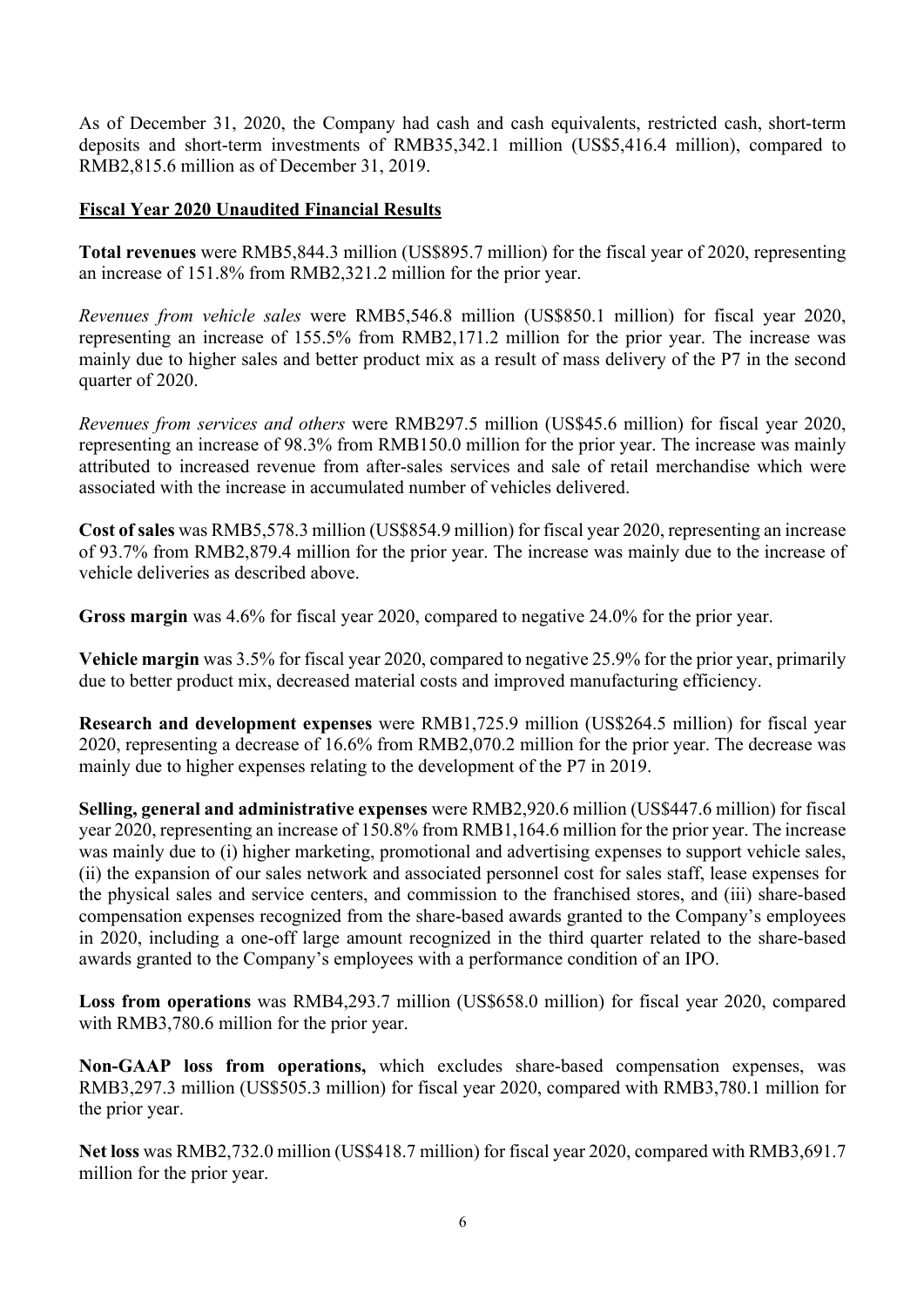**Non-GAAP net loss,** which excludes share-based compensation expenses and fair value change on derivative liabilities related to the redemption right of preferred shares, was RMB2,991.8 million (US\$458.5 million) for fiscal year 2020, compared with RMB3,718.8 million for the prior year.

**Net loss attributable to ordinary shareholders of XPeng Inc.** was RMB4,889.7 million (US\$749.4 million) for fiscal year 2020, compared with RMB4,642.8 million for the prior year.

**Non-GAAP net loss attributable to ordinary shareholders of XPeng Inc.**, which excludes sharebased compensation expenses, fair value change on derivative liabilities related to the redemption right of preferred shares and accretion on preferred shares to redemption value, was RMB2,991.8 million (US\$458.5 million) for fiscal year 2020, compared with RMB3,708.9 million for the prior year.

**Basic and diluted net loss per ADS** were both RMB12.97 (US\$1.99) for fiscal year 2020, compared to RMB26.57 for the prior year.

**Non-GAAP basic and diluted net loss per ADS** were both RMB7.93 (US\$1.22) for fiscal year 2020, compared to RMB21.23 for the prior year.

## **Business Outlook**

For the first quarter of 2021, the Company expects:

- **Deliveries of vehicles** to be approximately 12,500 vehicles, representing a year-over-year increase of approximately 450%.
- **Total revenues** to be approximately RMB2.6 billion, representing a year-over-year increase of approximately 531%.

The above outlook is based on the current market conditions and reflects the Company's preliminary estimates of market and operating conditions, and customer demand, which are all subject to change.

## **Conference Call**

The Company's management will host an earnings conference call at 8:00 AM U.S. Eastern Time on March 8, 2021 (9:00 PM Beijing/Hong Kong time on March 8, 2021).

Dial-in details for the earnings conference call are as follows:

| <b>United States:</b>            | $+1 - 833 - 350 - 1333$ |
|----------------------------------|-------------------------|
| United Kingdom                   | $+44-203-547-8612$      |
| International:                   | $+1 - 236 - 389 - 2427$ |
| Hong Kong, China: +852-3012-6671 |                         |
| Mainland China:                  | 400-820-9391            |
| Conference ID:                   | 9292911                 |
|                                  |                         |

Participants should dial-in at least 5 minutes before the scheduled start time to be connected to the call.

Additionally, a live and archived webcast of the conference call will be available on the Company's investor relations website at http://ir.xiaopeng.com.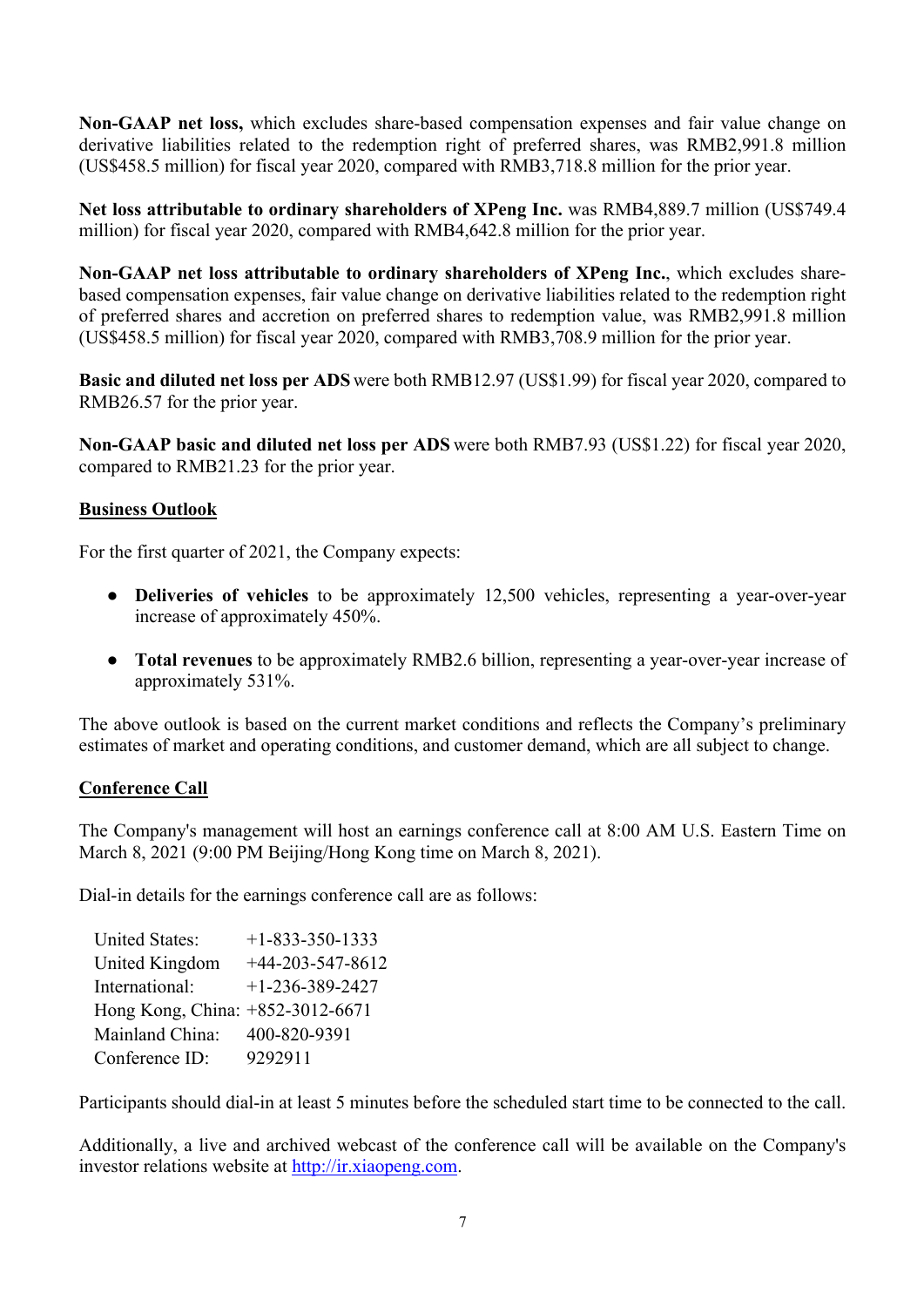A replay of the conference call will be accessible approximately two hours after the conclusion of the call until March 15, 2021, by dialing the following telephone numbers:

| <b>United States:</b> | $+1 - 800 - 585 - 8367$ |
|-----------------------|-------------------------|
| International:        | $+1-416-621-4642$       |
| Replay Access Code:   | 9292911                 |

### **About XPeng Inc.**

XPeng Inc. is a leading Chinese smart electric vehicle company that designs, develops, manufactures, and markets Smart EVs that appeal to the large and growing base of technology-savvy middle-class consumers in China. Its mission is to drive Smart EV transformation with technology and data, shaping the mobility experience of the future. In order to optimize its customers' mobility experience, XPeng develops in-house its full-stack autonomous driving technology and in-car intelligent operating system, as well as core vehicle systems including powertrain and the electrification/electronic architecture. XPeng is headquartered in Guangzhou, China, with offices in Beijing, Shanghai, Silicon Valley, and San Diego in the U.S. The Company's Smart EVs are manufactured at plants in Zhaoqing and Zhengzhou, located in Guangdong and Henan provinces, respectively. For more information, please visit https://en.xiaopeng.com.

#### **Use of Non-GAAP Financial Measures**

The Company uses non-GAAP measures, such as non-GAAP loss from operations, non-GAAP net loss, non-GAAP net loss attributable to ordinary shareholders, non-GAAP basic loss per weighted average number of ordinary shares and non-GAAP basic loss per ADS, in evaluating its operating results and for financial and operational decision-making purposes. By excluding the impact of share-based compensation expenses, fair value change on derivative liabilities related to the redemption right of preferred shares and/or accretion on preferred shares to redemption value, the Company believes that the non-GAAP financial measures help identify underlying trends in its business and enhance the overall understanding of the Company's past performance and future prospects. The Company also believes that the non-GAAP financial measures allow for greater visibility with respect to key metrics used by the Company's management in its financial and operational decision-making. The non-GAAP financial measures are not presented in accordance with U.S. GAAP and may be different from non-GAAP methods of accounting and reporting used by other companies. The non-GAAP financial measures have limitations as analytical tools and when assessing the Company's operating performance, investors should not consider them in isolation, or as a substitute for net loss or other consolidated statements of comprehensive loss data prepared in accordance with U.S. GAAP. The Company encourages investors and others to review its financial information in its entirety and not rely on a single financial measure. The Company mitigates these limitations by reconciling the non-GAAP financial measures to the most comparable U.S. GAAP performance measures, all of which should be considered when evaluating the Company's performance.

For more information on the non-GAAP financial measures, please see the table captioned "Reconciliation of GAAP and non-GAAP Results" set forth at the end of this press release.

### **Exchange Rate Information**

This announcement contains translations of certain RMB amounts into U.S. dollars at a specified rate solely for the convenience of the reader. Unless otherwise noted, all translations from RMB to U.S. dollars and from U.S. dollars to RMB are made at a rate of RMB6.5250 to US\$1.00, the exchange rate on December 31, 2020 set forth in the H.10 statistical release of the Federal Reserve Board. The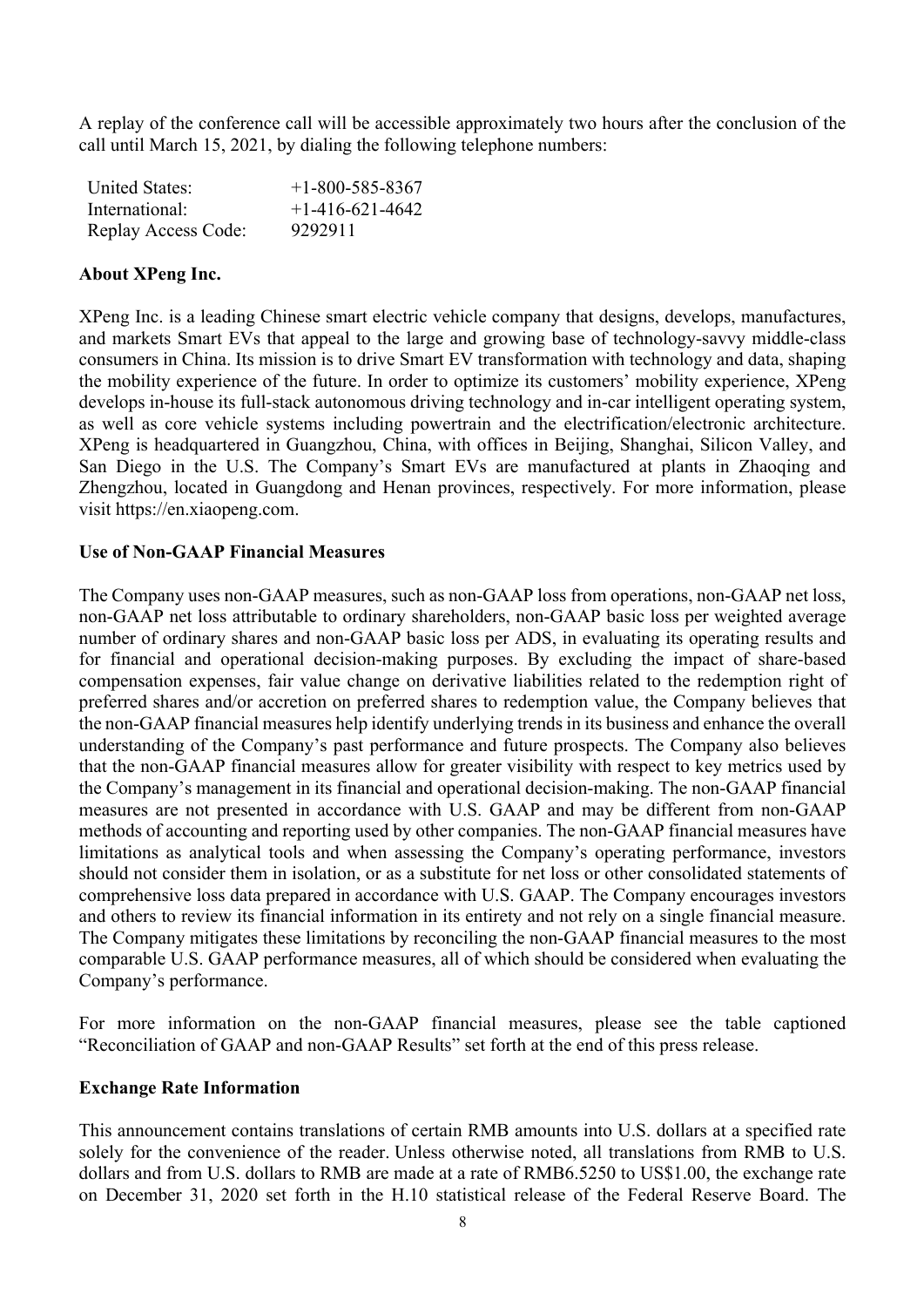Company makes no representation that the RMB or U.S. dollars amounts referred could be converted into U.S. dollars or RMB, as the case may be, at any particular rate or at all.

## **Safe Harbor Statement**

This announcement contains forward-looking statements. These statements are made under the "safe harbor" provisions of the United States Private Securities Litigation Reform Act of 1995. These forwardlooking statements can be identified by terminology such as "will," "expects," "anticipates," "future," "intends," "plans," "believes," "estimates" and similar statements. Statements that are not historical facts, including statements about XPeng's beliefs and expectations, are forward-looking statements. Forward-looking statements involve inherent risks and uncertainties. A number of factors could cause actual results to differ materially from those contained in any forward-looking statement, including but not limited to the following: XPeng's goal and strategies; XPeng's expansion plans; XPeng's future business development, financial condition and results of operations; the trends in, and size of, China's EV market; XPeng's expectations regarding demand for, and market acceptance of, its products and services; XPeng's expectations regarding its relationships with customers, contract manufacturer, suppliers, third-party service providers, strategic partners and other stakeholders; general economic and business conditions; and assumptions underlying or related to any of the foregoing. Further information regarding these and other risks is included in XPeng's filings with the SEC. All information provided in this press release is as of the date of this press release, and XPeng does not undertake any obligation to update any forward-looking statement, except as required under applicable law.

# **Contacts:**

**For Investor Enquiries** IR Department XPeng Inc. E-mail: ir@xiaopeng.com

Jenny Cai The Piacente Group Tel: +1-212-481-2050 or +86-10-6508-0677 E-mail: xpeng@tpg-ir.com

# **For Media Enquiries**

Marie Cheung XPeng Inc. Tel: +852 9750 5170 / +86 1550 7577 546 E-mail: mariecheung@xiaopeng.com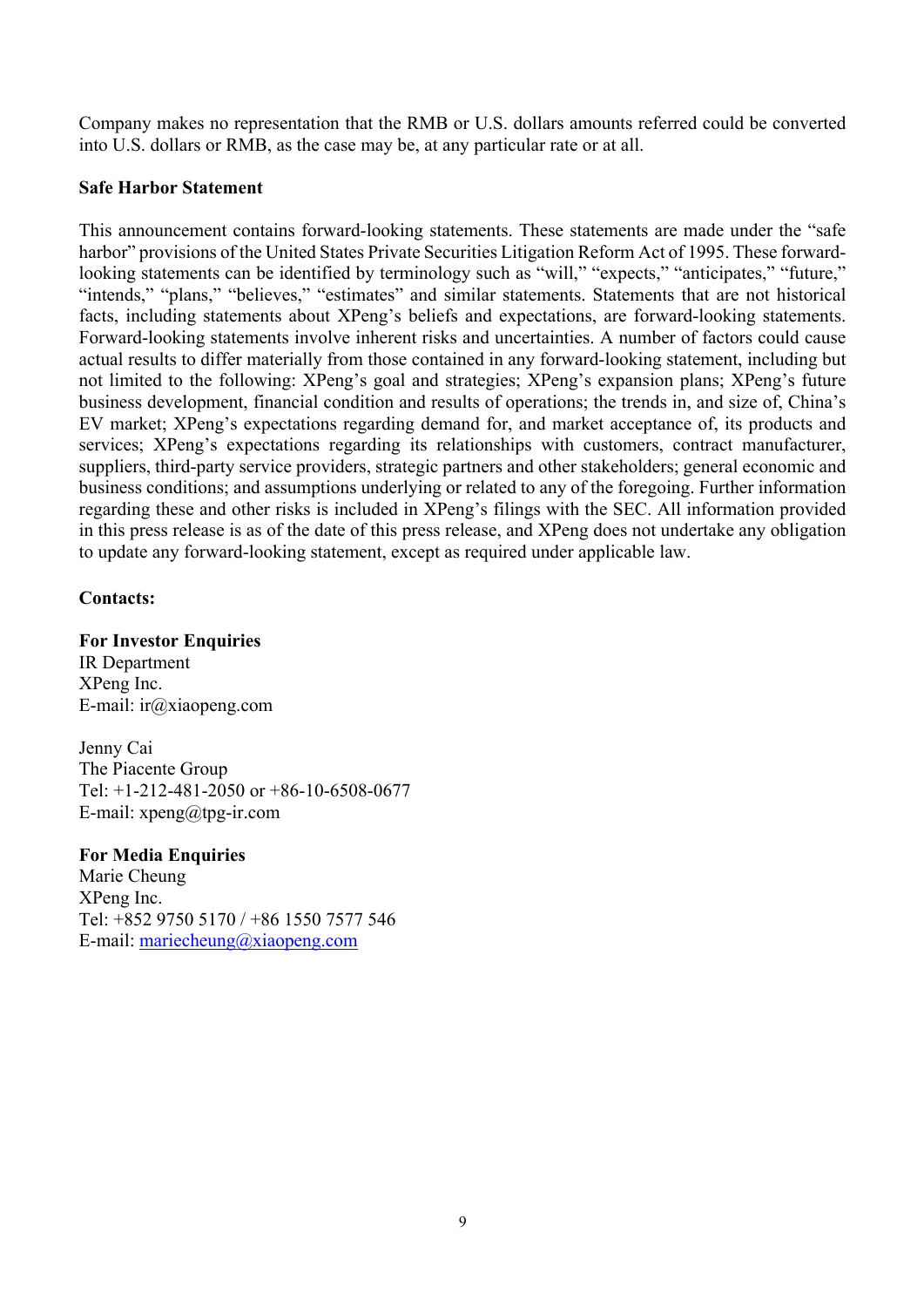## **UNAUDITED CONDENSED CONSOLIDATED BALANCE SHEETS**

|                                      | As of             |                   |                   |  |
|--------------------------------------|-------------------|-------------------|-------------------|--|
|                                      | December 31, 2019 | December 31, 2020 | December 31, 2020 |  |
|                                      | (audited)         | (unaudited)       | (unaudited)       |  |
|                                      | <b>RMB</b>        | <b>RMB</b>        | <b>USD</b>        |  |
| <b>Assets</b>                        |                   |                   |                   |  |
| Current assets:                      |                   |                   |                   |  |
| Cash and cash equivalents            | 1,946,931         | 29,209,388        | 4,476,535         |  |
| Restricted cash                      | 460,812           | 2,332,145         | 357,417           |  |
| Short-term deposits                  |                   | 979,897           | 150,176           |  |
| Short-term investments               | 407,844           | 2,820,711         | 432,293           |  |
| Derivative assets-current            |                   | 105,183           | 16,120            |  |
| Accounts receivable, net             | 539,199           | 1,128,892         | 173,010           |  |
| Current portion of finance lease     |                   |                   |                   |  |
| receivables, net                     | 45,836            | 156,069           | 23,919            |  |
| Inventory                            | 454,116           | 1,343,025         | 205,828           |  |
| Amounts due from related parties     | 22,605            | 682               | 105               |  |
| Prepayments and other current assets | 1,083,307         | 1,603,286         | 245,714           |  |
| <b>Total current assets</b>          | 4,960,650         | 39,679,278        | 6,081,117         |  |
| Non-current assets:                  |                   |                   |                   |  |
| Property, plant and equipment, net   | 3,229,952         | 3,081,502         | 472,261           |  |
| Right-of-use assets                  | 440,097           | 461,184           | 70,680            |  |
| Intangible assets, net               | 117,932           | 607,781           | 93,147            |  |
| Land use rights, net                 | 255,257           | 249,934           | 38,304            |  |
| Finance lease receivables, net       | 109,965           | 397,467           | 60,914            |  |
| Other non-current assets             | 137,512           | 228,633           | 35,040            |  |
| Long-term investments                |                   | 1,000             | 153               |  |
| <b>Total non-current assets</b>      | 4,290,715         | 5,027,501         | 770,499           |  |
| <b>Total assets</b>                  | 9,251,365         | 44,706,779        | 6,851,616         |  |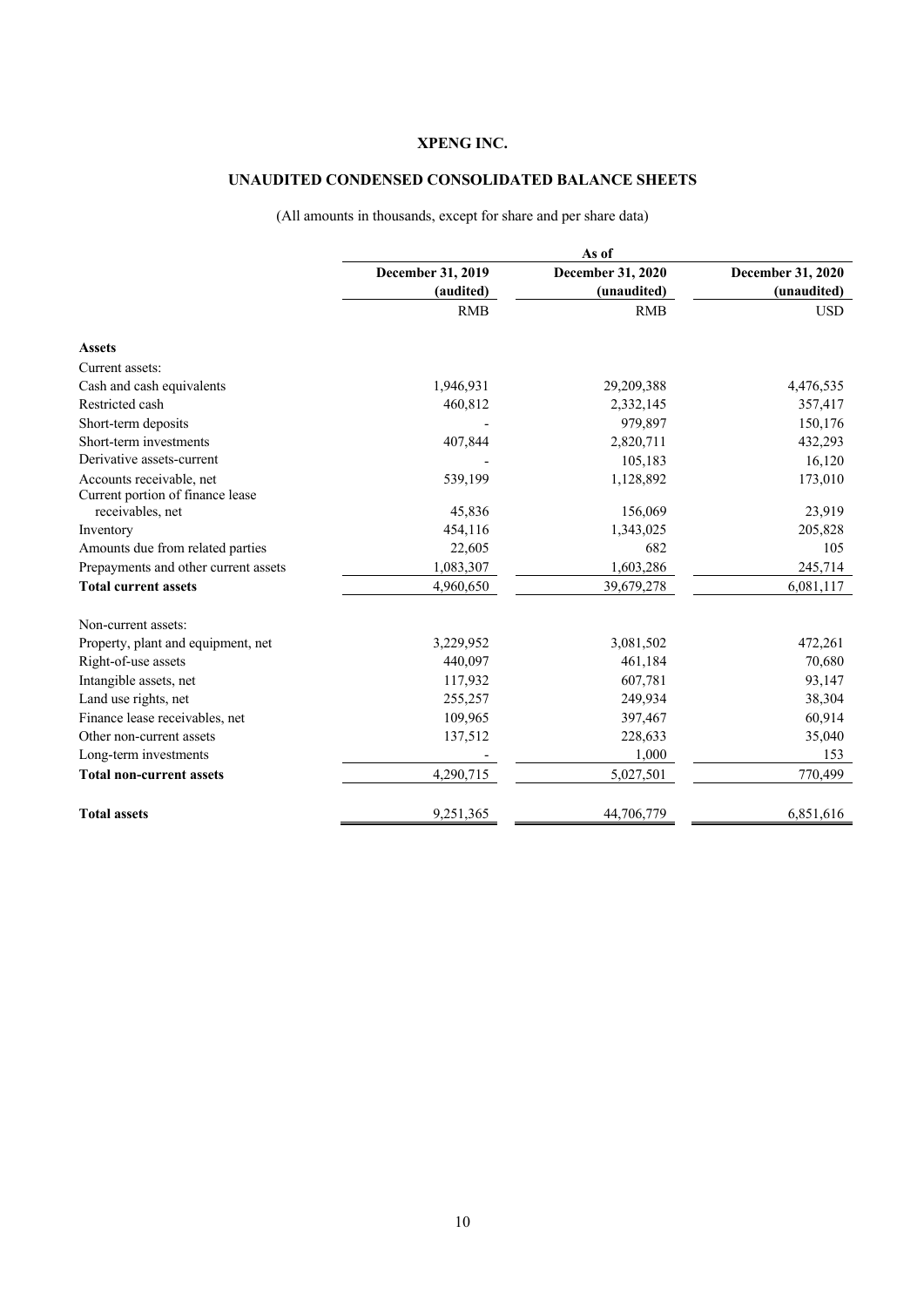#### **UNAUDITED CONDENSED CONSOLIDATED BALANCE SHEETS**

|                                         | As of             |                   |                   |  |
|-----------------------------------------|-------------------|-------------------|-------------------|--|
|                                         | December 31, 2019 | December 31, 2020 | December 31, 2020 |  |
|                                         | (audited)         | (unaudited)       | (unaudited)       |  |
|                                         | <b>RMB</b>        | <b>RMB</b>        | <b>USD</b>        |  |
| <b>Liabilities</b>                      |                   |                   |                   |  |
| Current liabilities                     |                   |                   |                   |  |
| Short-term borrowings                   | 419,950           | 127,900           | 19.602            |  |
| Accounts and notes payable              | 953,946           | 5,111,745         | 783,409           |  |
| Amount due to a related party           | 678               | 12,062            | 1,849             |  |
| Current portion of lease liabilities    | 90,740            | 119,565           | 18,324            |  |
| Current portion of deferred revenue     | 16,382            | 163,617           | 25,075            |  |
| Current portion of long-term borrowings | 60,000            | 45,000            | 6,897             |  |
| Accruals and other liabilities          | 1,755,995         | 2,256,165         | 345,773           |  |
| Income taxes payable                    |                   | 1,209             | 185               |  |
| <b>Total current liabilities</b>        | 3,297,691         | 7,837,263         | 1,201,114         |  |
| Non-current liabilities                 |                   |                   |                   |  |
| Long-term borrowings                    | 1,690,000         | 1,645,000         | 252,107           |  |
| Lease liabilities                       | 361,404           | 352,501           | 54,023            |  |
| Deferred revenue                        | 69,116            | 144,767           | 22,187            |  |
| Other non-current liabilities           | 73,015            | 297,439           | 45,585            |  |
| Derivative liabilities                  | 897,091           |                   |                   |  |
| <b>Total non-current liabilities</b>    | 3,090,626         | 2,439,707         | 373,902           |  |
| <b>Total liabilities</b>                | 6,388,317         | 10,276,970        | 1,575,016         |  |
| <b>Mezzanine Equity</b>                 |                   |                   |                   |  |
| convertible redeemable preferred shares | 9,693,478         |                   |                   |  |
| <b>Total mezzanine equity</b>           | 9,693,478         |                   |                   |  |
| <b>Shareholder's equity</b>             |                   |                   |                   |  |
| Class A Ordinary shares                 | $\overline{2}$    | 63                | 10                |  |
| Class B Ordinary shares                 | 19                | 26                | 4                 |  |
| Class C Ordinary shares                 |                   | 12                | $\overline{c}$    |  |
| Additional paid in capital              |                   | 46,482,512        | 7,123,757         |  |
| Accumulated other comprehensive loss    | (5,948)           | (730, 381)        | (111, 936)        |  |
| Accumulated deficit                     | (6,824,503)       | (11,322,423)      | (1,735,237)       |  |
| Total shareholders' equity              | (6,830,430)       | 34,429,809        | 5,276,600         |  |
| Noncontrolling interests                |                   |                   |                   |  |
| Total shareholders' equity              | (6,830,430)       | 34,429,809        | 5,276,600         |  |
| Total liabilities, mezzanine equity and |                   |                   |                   |  |
| shareholders' equity                    | 9,251,365         | 44,706,779        | 6,851,616         |  |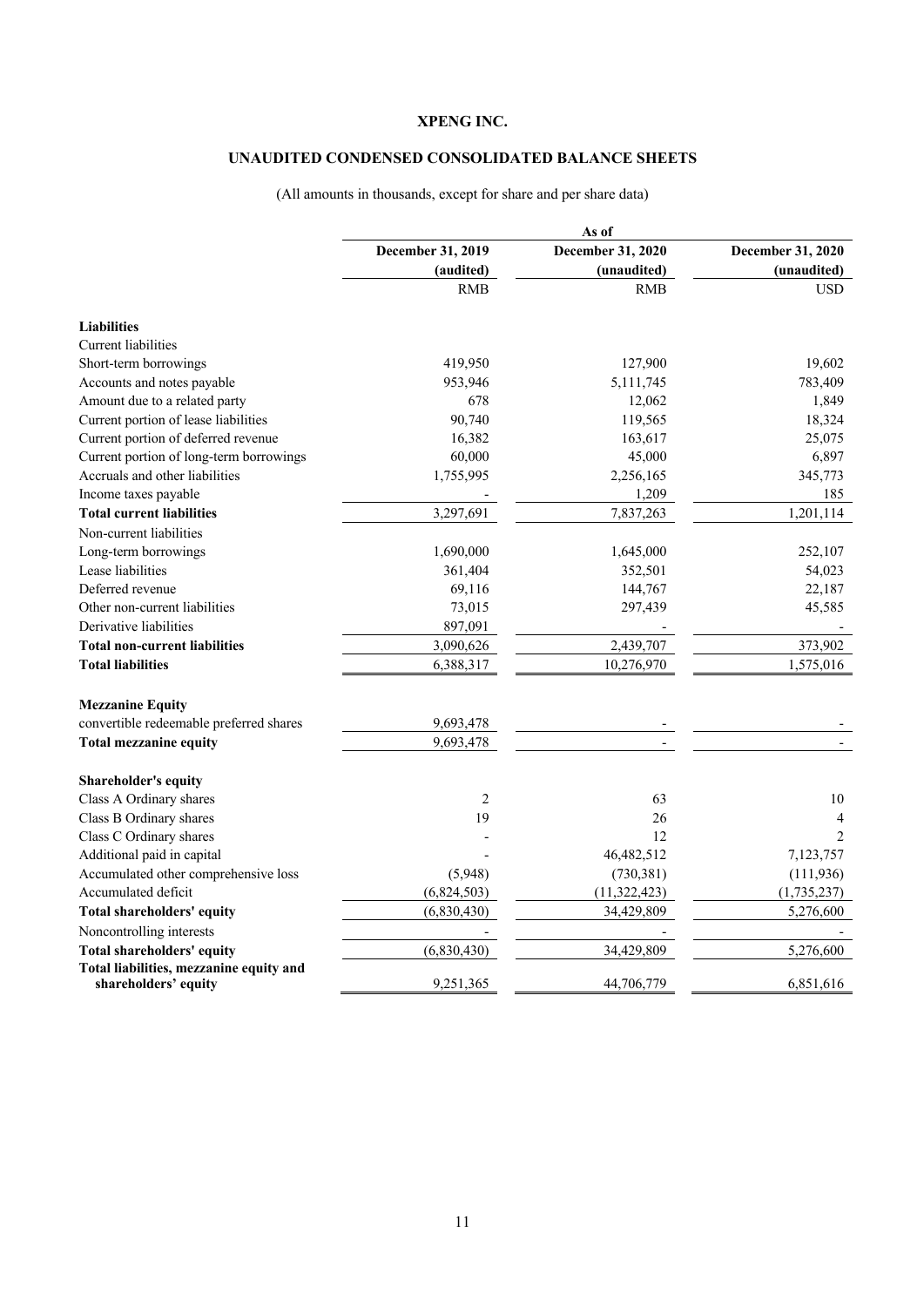#### **UNAUDITED CONDENSED CONSOLIDATED STATEMENTS OF COMPREHENSIVE INCOME/(LOSS)**

|                                                                                 | <b>Three Months Ended</b>           |                                      |                                     |                                     |
|---------------------------------------------------------------------------------|-------------------------------------|--------------------------------------|-------------------------------------|-------------------------------------|
|                                                                                 | December 31,<br>2019<br>(unaudited) | September 30,<br>2020<br>(unaudited) | December 31,<br>2020<br>(unaudited) | December 31,<br>2020<br>(unaudited) |
| <b>Revenues</b>                                                                 | <b>RMB</b>                          | <b>RMB</b>                           | <b>RMB</b>                          | <b>USD</b>                          |
| -Vehicle sales                                                                  | 574,957                             | 1,898,041                            | 2,735,444                           | 419,225                             |
| -Services and others                                                            | 65,053                              | 92,078                               | 115,908                             | 17,764                              |
| <b>Total revenues</b>                                                           | 640,010                             | 1,990,119                            | 2,851,352                           | 436,989                             |
| <b>Cost of sales</b>                                                            |                                     |                                      |                                     |                                     |
| -Vehicle sales                                                                  | (623,998)                           | (1,836,756)                          | (2,550,587)                         | (390, 895)                          |
| -Services and others                                                            | (58,061)                            | (61, 822)                            | (90,201)                            | (13,824)                            |
| <b>Total cost of sales</b>                                                      | (682, 059)                          | (1,898,578)                          | (2,640,788)                         | (404, 719)                          |
| Gross (loss)/profit<br><b>Operating expenses</b>                                | (42,049)                            | 91,541                               | 210,564                             | 32,270                              |
| Research and development expenses                                               | (651,958)                           | (635, 373)                           | (459, 955)                          | (70, 491)                           |
| Selling, general and administrative<br>expenses                                 | (394, 462)                          | (1,203,792)                          | (917, 883)                          | (140,672)                           |
| <b>Total operating expenses</b>                                                 | (1,046,420)                         | (1,839,165)                          | (1,377,838)                         | (211, 163)                          |
| Other income                                                                    | 2,370                               | 3,440                                | 46,097                              | 7,065                               |
| <b>Loss from operations</b>                                                     | (1,086,099)                         | (1,744,184)                          | (1, 121, 177)                       | (171, 828)                          |
| Interest income                                                                 | 8,237                               | 23,216                               | 88,867                              | 13,619                              |
| Interest expense                                                                | (9,872)                             | (3,926)                              | (2,571)                             | (394)                               |
| Fair value gain on derivative liabilities                                       | 100,122                             | 620,209                              | 123,374                             | 18,908                              |
| Other non-operating (loss)/income, net                                          | (9, 455)                            | (44,070)                             | 125,303                             | 19,204                              |
| Loss before income taxes                                                        | (997,067)                           | (1, 148, 755)                        | (786, 204)                          | (120, 491)                          |
| Income tax expenses                                                             | (1)                                 | (6)                                  | (1,217)                             | (187)                               |
| Net loss                                                                        | (997,068)                           | (1, 148, 761)                        | (787, 421)                          | (120, 678)                          |
| Accretion on Preferred Shares<br>to redemption value                            | (357, 529)                          | (877,007)                            |                                     |                                     |
| loss attributable<br>ordinary<br>Net<br>to<br>shareholders of XPeng Inc.        | (1,354,597)                         | (2,025,768)                          | (787, 421)                          | (120, 678)                          |
| <b>Net loss</b><br>Other comprehensive loss                                     | (997,068)                           | (1,148,761)                          | (787, 421)                          | (120, 678)                          |
| Foreign currency translation adjustment,<br>net of nil tax                      | (7,379)                             | (143,220)                            | (565, 814)                          | (86,715)                            |
| <b>Total other comprehensive loss</b>                                           | (7,379)                             | (143,220)                            | (565, 814)                          | (86,715)                            |
| <b>Total comprehensive loss</b>                                                 | (1,004,447)                         | (1,291,981)                          | (1,353,235)                         | (207, 393)                          |
| Accretion on Preferred Shares to<br>redemption value                            | (357, 529)                          | (877,007)                            |                                     |                                     |
| Comprehensive loss<br>attributable<br>to<br>ordinary shareholders of XPeng Inc. | (1,361,976)                         | (2,168,988)                          | (1,353,235)                         | (207, 393)                          |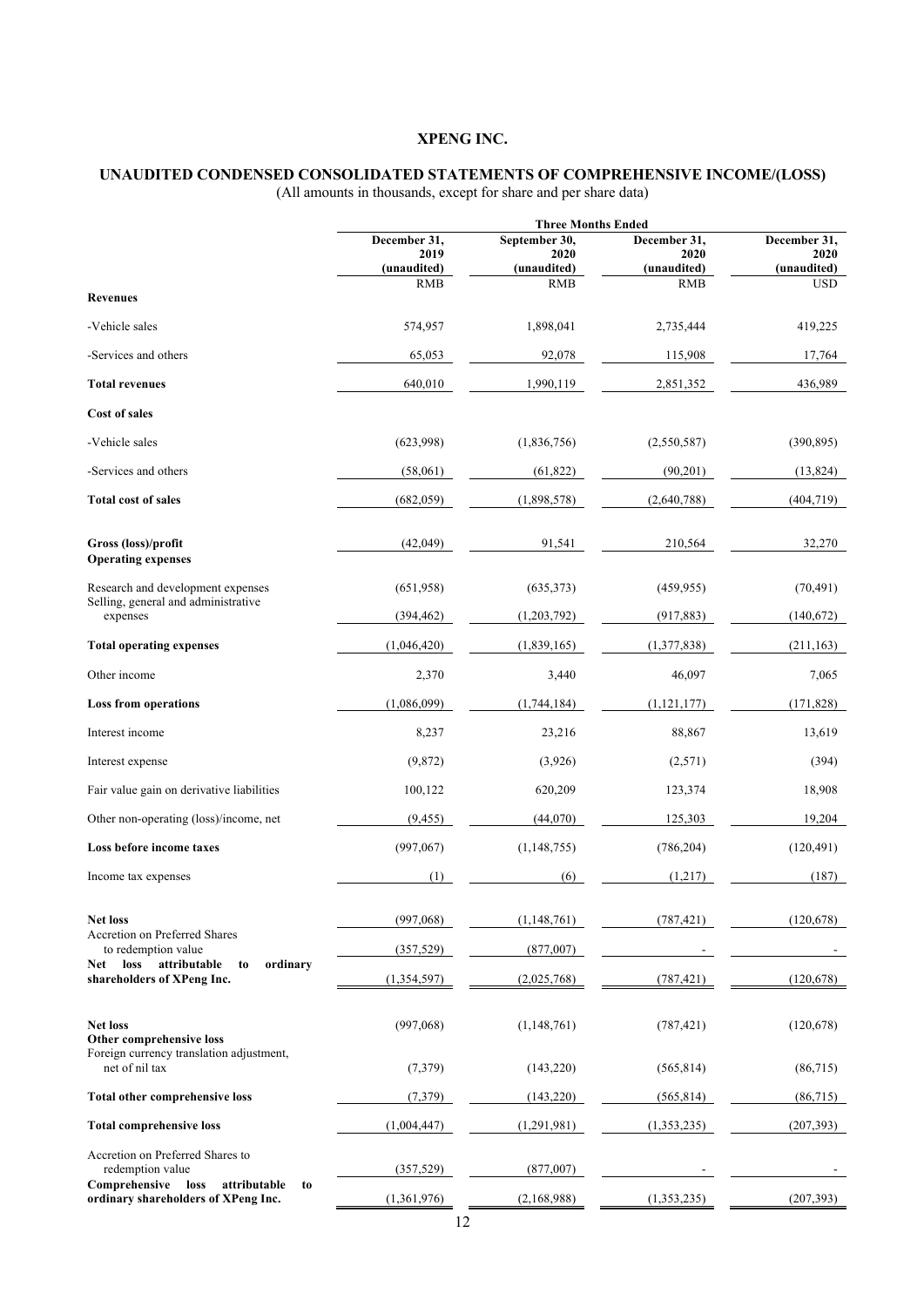#### **UNAUDITED CONDENSED CONSOLIDATED STATEMENTS OF COMPREHENSIVE INCOME/(LOSS)**

|                                                                                       | <b>Three Months Ended</b> |                           |                   |                          |
|---------------------------------------------------------------------------------------|---------------------------|---------------------------|-------------------|--------------------------|
|                                                                                       | December 31, 2019         | <b>September 30, 2020</b> | December 31, 2020 | <b>December 31, 2020</b> |
|                                                                                       | (unaudited)               | (unaudited)               | (unaudited)       | (unaudited)              |
| Weighted average number of<br>ordinary shares used in computing<br>net loss per share | <b>RMB</b>                | <b>RMB</b>                | <b>RMB</b>        | <b>USD</b>               |
| Basic and diluted                                                                     | 349,558,977               | 799,364,696               | 1,495,225,306     | 1,495,225,306            |
| Net loss per share attributable to<br>ordinary shareholders                           |                           |                           |                   |                          |
| Basic and diluted                                                                     | (3.88)                    | (2.53)                    | (0.53)            | (0.08)                   |
| Weighted average number of ADS<br>used in computing net loss per<br>share             |                           |                           |                   |                          |
| Basic and diluted                                                                     | 174,779,489               | 399,682,348               | 747,612,653       | 747,612,653              |
| Net loss per ADS attributable to<br>ordinary shareholders                             |                           |                           |                   |                          |
| Basic and diluted                                                                     | (7.75)                    | (5.07)                    | (1.05)            | (0.16)                   |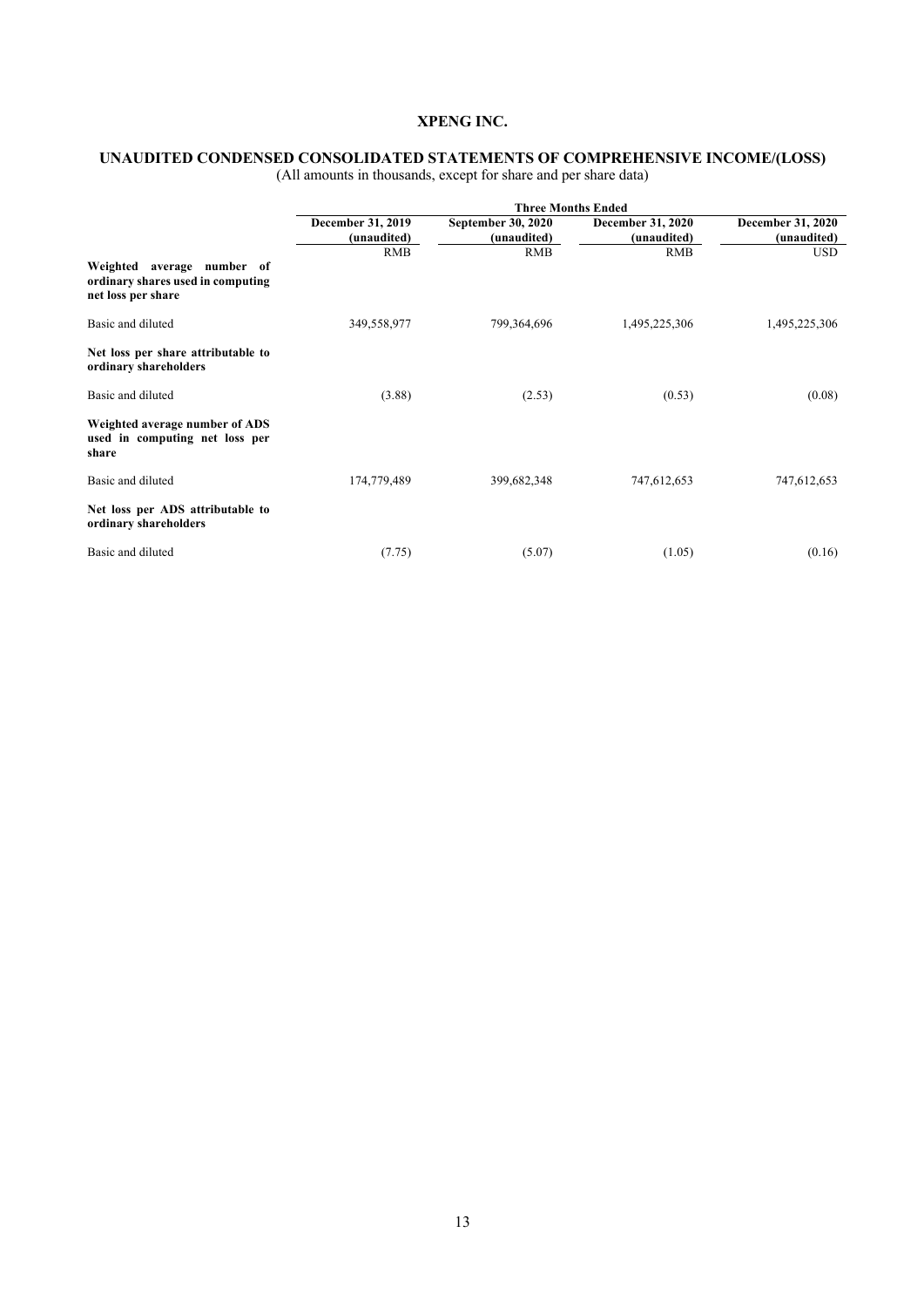## **UNAUDITED CONDENSED CONSOLIDATED STATEMENTS OF COMPREHENSIVE INCOME/(LOSS)**

|                                                                 | For the Year Ended December 31, |                     |                     |  |
|-----------------------------------------------------------------|---------------------------------|---------------------|---------------------|--|
|                                                                 | 2019<br>(audited)               | 2020<br>(unaudited) | 2020<br>(unaudited) |  |
|                                                                 | <b>RMB</b>                      | <b>RMB</b>          | <b>USD</b>          |  |
| <b>Revenues</b>                                                 |                                 |                     |                     |  |
| -Vehicle sales                                                  | 2,171,231                       | 5,546,754           | 850,077             |  |
| -Services and others                                            | 149,988                         | 297,567             | 45,604              |  |
| <b>Total revenues</b>                                           | 2,321,219                       | 5,844,321           | 895,681             |  |
| <b>Cost of sales</b>                                            |                                 |                     |                     |  |
| -Vehicle sales                                                  | (2,733,531)                     | (5,350,479)         | (819,997)           |  |
| -Services and others                                            | (145, 829)                      | (227, 853)          | (34,920)            |  |
| <b>Total cost of sales</b>                                      | (2,879,360)                     | (5,578,332)         | (854, 917)          |  |
| Gross (loss)/profit                                             | (558, 141)                      | 265,989             | 40,764              |  |
| <b>Operating expenses</b>                                       |                                 |                     |                     |  |
| Research and development expenses                               | (2,070,158)                     | (1,725,906)         | (264, 507)          |  |
| Selling, general and administrative expenses                    | (1,164,569)                     | (2,920,649)         | (447,609)           |  |
| <b>Total operating expenses</b>                                 | (3, 234, 727)                   | (4,646,555)         | (712, 116)          |  |
| Other income                                                    | 12,294                          | 86,830              | 13,307              |  |
| <b>Loss from operations</b>                                     | (3,780,574)                     | (4,293,736)         | (658, 045)          |  |
| Interest income                                                 | 88,843                          | 133,036             | 20,389              |  |
| Interest expense                                                | (32,017)                        | (22, 451)           | (3,441)             |  |
| Fair value gain on derivative liabilities                       | 27,679                          | 1,362,025           | 208,739             |  |
| Other non-operating income                                      | 4,397                           | 90,364              | 13,849              |  |
| Loss before income taxes                                        | (3,691,672)                     | (2,730,762)         | (418, 509)          |  |
| Income tax expenses                                             | (1)                             | (1,223)             | (187)               |  |
| Net loss                                                        | (3,691,673)                     | (2,731,985)         | (418,696)           |  |
| Accretion on Preferred Shares to redemption value               | (961,050)                       | (2,157,744)         | (330,689)           |  |
| Deemed contribution from repurchase of Preferred<br>Shares      | 9,969                           |                     |                     |  |
| Net loss attributable to ordinary shareholders of<br>XPeng Inc. | (4, 642, 754)                   | (4,889,729)         | (749, 385)          |  |
| Net loss                                                        | (3,691,673)                     | (2,731,985)         | (418,696)           |  |
| Other comprehensive loss                                        |                                 |                     |                     |  |
| Foreign currency translation adjustment, net of nil tax         | (2,968)                         | (724, 433)          | (111, 024)          |  |
| Total other comprehensive loss                                  | (2,968)                         | (724, 433)          | (111, 024)          |  |
| <b>Total comprehensive loss</b>                                 | (3,694,641)                     | (3,456,418)         | (529, 720)          |  |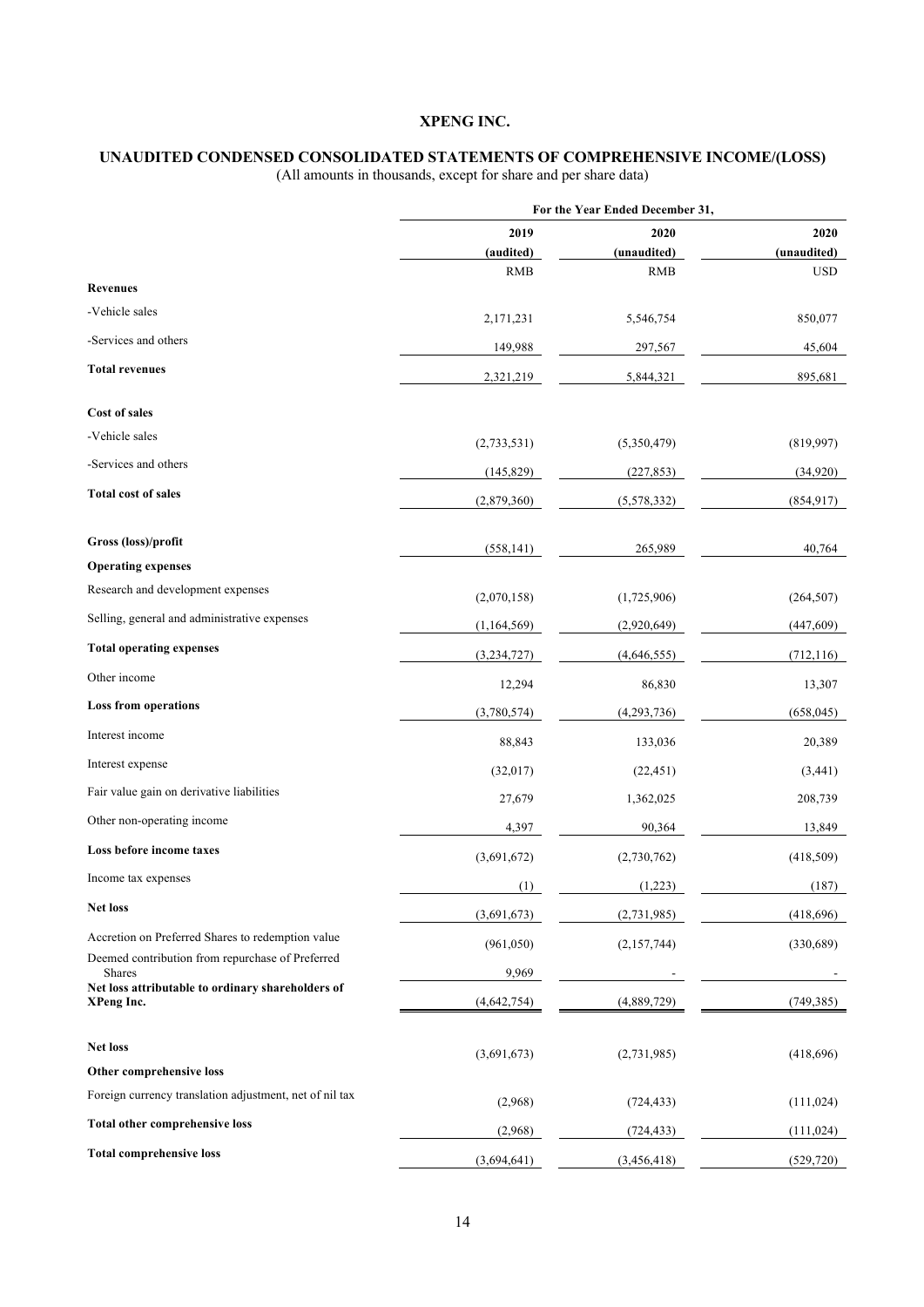#### **UNAUDITED CONDENSED CONSOLIDATED STATEMENTS OF COMPREHENSIVE INCOME/(LOSS)**

|                                                                                    | For the Year Ended December 31, |                     |                     |  |
|------------------------------------------------------------------------------------|---------------------------------|---------------------|---------------------|--|
|                                                                                    | 2019                            | 2020<br>(unaudited) | 2020<br>(unaudited) |  |
|                                                                                    | (audited)                       |                     |                     |  |
|                                                                                    | <b>RMB</b>                      | <b>RMB</b>          | <b>USD</b>          |  |
| Accretion on Preferred Shares to redemption value                                  | (961,050)                       | (2,157,744)         | (330,689)           |  |
| Deemed contribution from repurchase of Preferred<br><b>Shares</b>                  | 9,969                           |                     |                     |  |
| Comprehensive loss attributable to ordinary<br>shareholders of XPeng Inc.          | (4, 645, 722)                   | (5,614,162)         | (860, 409)          |  |
| Weighted average number of ordinary shares used<br>in computing net loss per share |                                 |                     |                     |  |
| Basic and diluted                                                                  | 349,450,580                     | 754,270,914         | 754,270,914         |  |
| Net loss per share attributable to ordinary<br>shareholders                        |                                 |                     |                     |  |
| Basic and diluted                                                                  | (13.29)                         | (6.48)              | (0.99)              |  |
| Weighted average number of ADS used in<br>computing net loss per share             |                                 |                     |                     |  |
| Basic and diluted                                                                  | 174,725,290                     | 377, 135, 457       | 377,135,457         |  |
| Net loss per ADS attributable to ordinary<br>shareholders                          |                                 |                     |                     |  |
| Basic and diluted                                                                  | (26.57)                         | (12.97)             | (1.99)              |  |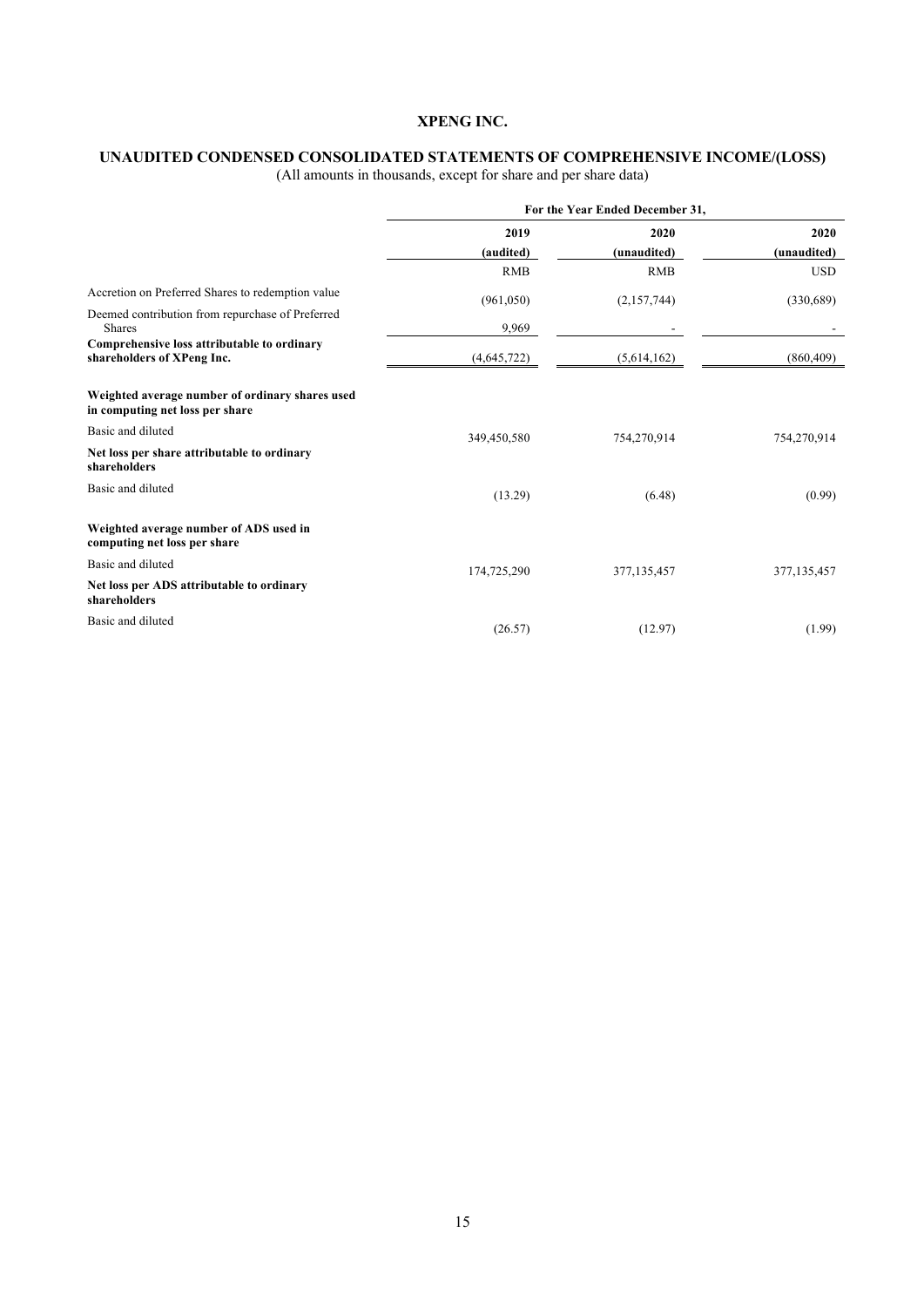#### **UNAUDITED RECONCILIATIONS OF GAAP AND NON-GAAP RESULTS**

|                                                                                                              |                                     | <b>Three Months Ended</b>            |                                     |                                     |  |
|--------------------------------------------------------------------------------------------------------------|-------------------------------------|--------------------------------------|-------------------------------------|-------------------------------------|--|
|                                                                                                              | December 31,<br>2019<br>(unaudited) | September 30,<br>2020<br>(unaudited) | December 31,<br>2020<br>(unaudited) | December 31,<br>2020<br>(unaudited) |  |
|                                                                                                              | <b>RMB</b>                          | <b>RMB</b>                           | <b>RMB</b>                          | <b>USD</b>                          |  |
| Loss from operations<br>Share-based compensation                                                             | (1,086,099)                         | (1,744,184)                          | (1, 121, 177)                       | (171, 828)                          |  |
| expenses                                                                                                     | 131                                 | 921,610                              | 74,807                              | 11,465                              |  |
| <b>Non-GAAP</b> loss from<br>operations                                                                      | (1,085,968)                         | (822, 574)                           | (1,046,370)                         | (160, 363)                          |  |
| Net loss                                                                                                     | (997,068)                           | (1,148,761)                          | (787, 421)                          | (120, 678)                          |  |
| Share-based compensation<br>expenses                                                                         | 131                                 | 921,610                              | 74,807                              | 11,465                              |  |
| Fair value gain of convertible<br>redeemable preferred shares                                                | (100, 122)                          | (637, 779)                           |                                     |                                     |  |
| <b>Non-GAAP</b> net loss                                                                                     | (1,097,059)                         | (864,930)                            | (712, 614)                          | (109, 213)                          |  |
| Net loss attributable to<br>ordinary shareholders                                                            | (1,354,597)                         | (2,025,768)                          | (787, 421)                          | (120, 678)                          |  |
| Share-based compensation<br>expenses                                                                         | 131                                 | 921,610                              | 74,807                              | 11,465                              |  |
| Fair value gain of convertible<br>redeemable preferred shares<br>Accretion on Preferred Shares               | (100, 122)                          | (637,779)                            |                                     |                                     |  |
| to redemption value                                                                                          | 357,529                             | 877,007                              |                                     |                                     |  |
| Non-GAAP net loss attributable<br>to ordinary shareholders of<br><b>XPeng Inc.</b>                           | (1,097,059)                         | (864,930)                            | (712, 614)                          | (109,213)                           |  |
| Weighted average number of<br>used<br>ordinary<br>shares<br>in<br>calculating Non-GAAP net loss<br>per share |                                     |                                      |                                     |                                     |  |
| Basic and diluted                                                                                            | 349,558,977                         | 799,364,696                          | 1,495,225,306                       | 1,495,225,306                       |  |
| Non-GAAP net loss per<br>ordinary share<br>Basic and diluted                                                 | (3.14)                              | (1.08)                               | (0.48)                              | (0.07)                              |  |
| Weighted average number of<br>ADS used in calculating Non-<br><b>GAAP</b> net loss per share                 |                                     |                                      |                                     |                                     |  |
| Basic and diluted                                                                                            | 174,779,489                         | 399,682,348                          | 747,612,653                         | 747,612,653                         |  |
| <b>Non-GAAP net loss per ADS</b><br>Basic and diluted                                                        | (6.28)                              | (2.16)                               | (0.95)                              | (0.15)                              |  |